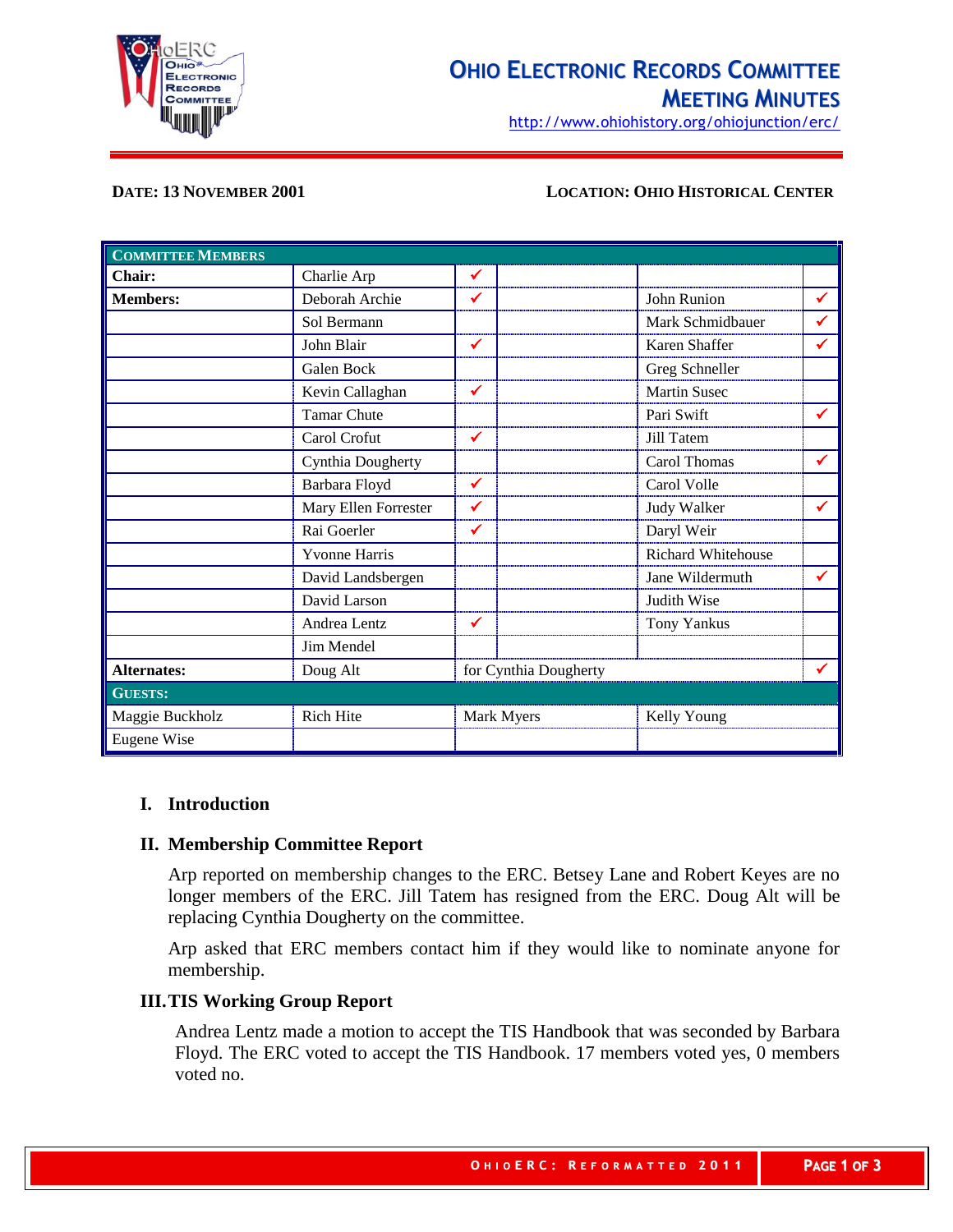

Arp noted that he will be sending some additions to the TIS Handbook to the ERC for review in the upcoming weeks.

#### **IV.Database Subcommittee Report**

Arp thanked Dennis Berg, the Ohio Lottery Commission, for his work creating a draft of the Database guidelines for the subcommittee to consider.

The ERC reviewed the draft Guidelines. As there were several comments and changes to be made, the Guidelines will be revised and distributed via email to the ERC members. A vote will be taken on whether to accept or reject the Guidelines via the ERC listserv.

## **V. JERRI/OCLC partnership**

Walker reported on the ongoing JERRI project and the resulting partnership with OCLC that will result in an OCLC product that will capture and archival web based documents.

#### **VI.Electronic records workshops**

Walker reported on electronic records workshops that have been held recently for both state and local government.

#### **VII. Educating Archivists and Their Constituencies**

Walker reported on the ongoing State Archives partnership with the Minnesota State Archives to create metadata and XML workshops for archivists and their constituencies. The ERC members are invited to attend these workshops when they are presented in Ohio next year.

#### **VIII. Subcommittees**

Arp stated that subcommittees will be meeting to discuss website management, RMA/file management guidelines, and to revise the existing imaging and the email guidelines.

The website management working group will begin working in January 2002 and should have its work completed by March 2002. When that working group is finished, another one will start work.

The next meeting of the Ohio ERC will be held on 23 May 2002 at 1:30pm in the 3rd floor Archives Library Conference Room at the Ohio Historical Center.

#### **ADDENDUM**

The ERC voted on the draft Databases as Public Records Guidelines via the ERC listserv between 10 January 2002 and 22 January 2002. Members voted on the following options:

- 1. Vote to accept the Guidelines as is (The draft guidelines can be viewed at [http://www.ohiojunction.net/erc/databases/databasesguidelines.html\)](http://www.ohiohistoryhost.org/erc/%3Cfont%20size%3D%22-1%22%3Ehttp:/www.ohiojunction.net/erc/databases/databasesguidelines.html%3Ca%20href=%22#top%22%3E%3C/a%3E%3C/font%3E)
- 2. Vote to accept the Guidelines revised to include recommendation #6 that reads as follows: